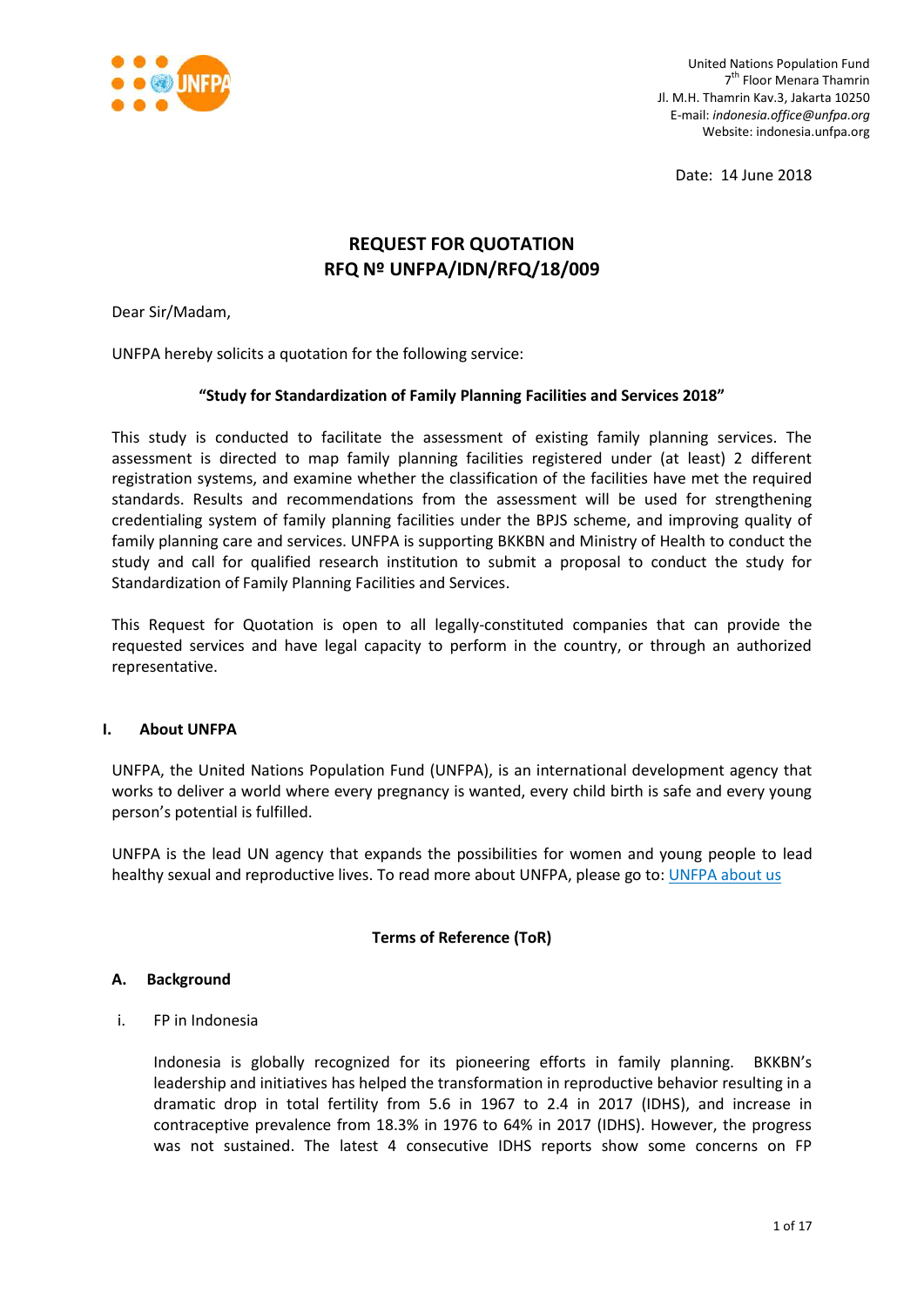

indicators. Fertility rate and CPR are stagnated; unmet needs continue to be high. The latest 2017 IDHS report even shows reduction of modern contraceptive use (from 58% to 57%).

Discontinuation rates reported as high as 27% after 12 months of use and is mostly among clients of injectable, pills and IUCDs. Of the 9.4% who discontinued, side-effects or health reasons was the major reason. Data on informed choice while adopting the current method showed that only about 36.5% of women were provided information about side effects and what do if they experienced problems. Less than 51.3% of the women were provided information on other methods.

Many analysis reported that health providers are lacking of competencies in family planning services, counseling is not properly done, and choices are not always available. UNFPA monitoring reports in late 2016 showed concerning situation on the contraceptives stock outs. Further observation on the central warehouse records indicates that most of provincial warehouses (34 provinces) did not have sufficient stocks of contraceptives. BKKBN has set the minimum stocks for warehouse to have at least 3 months supplies all the time (stock ratio = 3). A point observation in August showed that stock ratio of 60-85 percent of the provincial warehouses was below the minimum stock ratio. This situation could lead to the limitation of choices given to the client. Anecdotal information indicates that the stalling of family planning indicators were mainly due to low quality family planning programme delivery and noncompliance to the standards that affects quality of services.

ii. FP under the Universal health Coverage

In 2014 the government of Indonesia launched a policy for universal health coverage (UHC) within which the family planning programme is covered. According to the roadmap, the government is aiming for covering all Indonesian people by the public health insurance by 2019. Many of analysis and observations indicate the scheme that Indonesia offers covers wide benefits package (covers almost all health cares and services) with relatively low premium, and fully subsidy of premium for those in the lowest economic quintile. The UHC is operated by the BPJS (Badan Penyelenggaran Jaminan Sosial), a public agency established following the enactment of the policy, to manage the public health insurance scheme.

Family planning services is fully covered under the scheme, with free provision of contraceptive. According to the policy, the government (BKKBN) is obliged to meet all contraceptive needs of all BPJS's members, of which BKKBN has to increase budget for contraceptives procurement by 3-4 times and put in place a robust supply chain management system.

Despite the good FP benefit package, good political will of the government to meet FP needs of its people, implementation of family planning services under the scheme faces many challenges. Even after almost 4 years of implementation, gaps in regulations and guidelines for family planning are still yet to be addressed. Among the most important issues to be addressed are credentialing of FP facilities and standardization of services for quality of family planning services.

Currently Indonesia maintains (at least) 2 credentialing systems for health facilities providing FP services, one under BKKBN registration that classified FP clinics into 4 classifications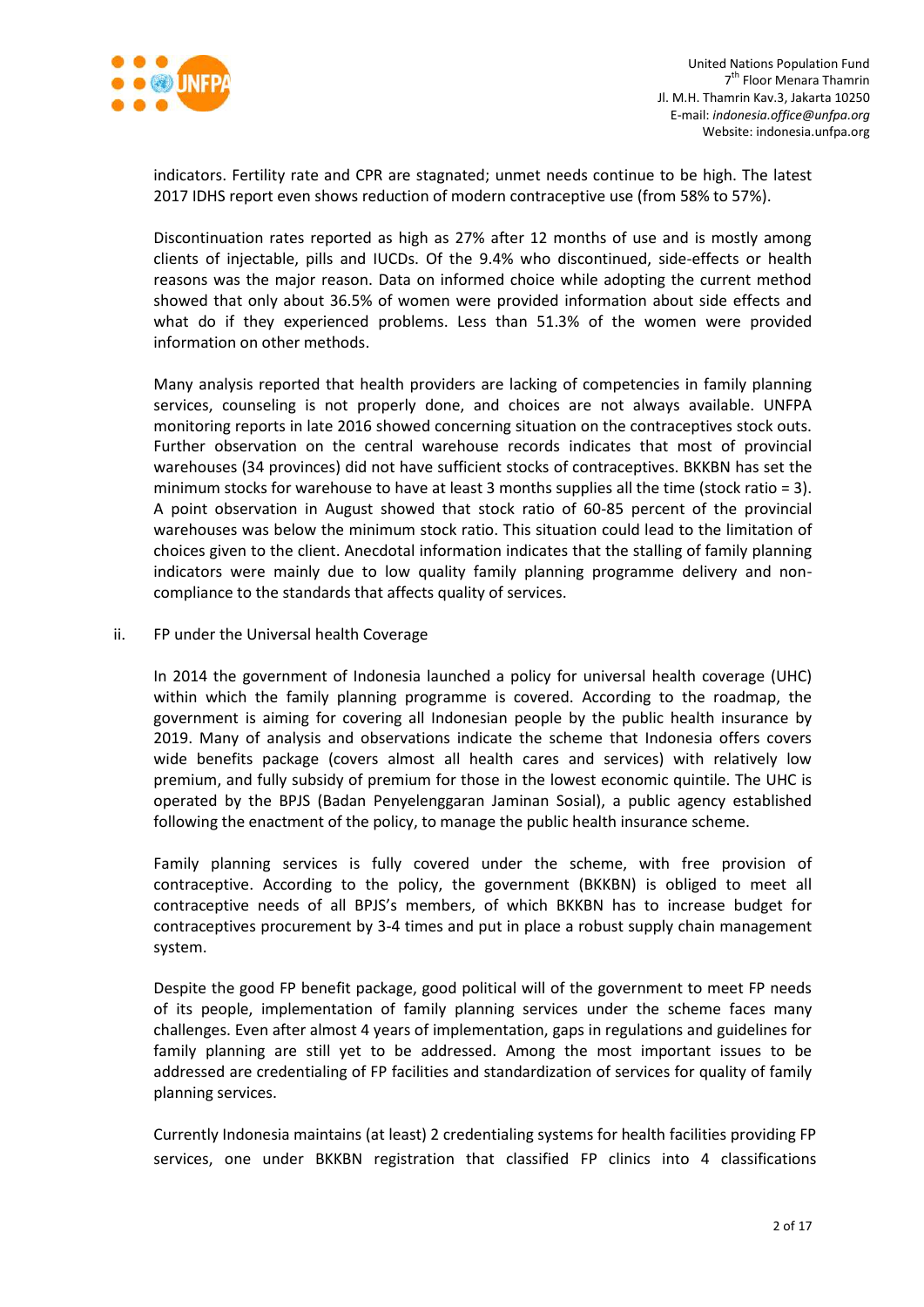

(*Sederhana<sup>1</sup>*, Lengkap<sup>2</sup>, Sempurna<sup>3</sup>, and Paripurna<sup>4</sup>), and the other one under BPJS registration that classified health facilities into 2 types: *FKTP* (primary health care facility) and *FKTRL* (secondary and tertiary health care). Having two registration systems with different criteria and credentialing mechanism could result in inefficient work by both BKKBN and BPJS. Consequently, these situations occur:

- Facilities registered under BKKBN system and not under BPJS's, may receive contraceptive commodities from BKKBN, but they will not able to claim to / get the reimbursement from BPJS for the family planning services they provided. The situation may demotivate health providers in promoting FP services as they won't be able to get reimbursement from BPJS.
- Facilities registered under BPJS system, but not under the BKKBN's, cannot receive contraceptive commodities from BKKBN. Consequently they may not able to provide free FP services to BPJS's members. This may result in discontinuation of use or missopportunities of new users.
- BPJS credentialing system does not include specific assessment for family planning services, which may lead to non-standardized and less quality of family planning service provision.
- Likewise the registration system under BKKBN. Although it includes classification of facilities, but the assessment for classification is only based on the FP instruments a clinic has and not including assessment of competencies of the providers. Anecdotal observations also indicate that the list under BKKBN system may not be valid anymore. For example, some facilities may be classified as Sempurna (advance) but in fact they are no longer meeting the standards for Sempurna.

## **B. Rationale/Justification**

1

The government has been discussing ways to integrate the 2 systems, however, concrete actions to address the issue were yet to be planned; and for a good action plan, relevant evidence and information are needed. Upon request from the government of Indonesia, UNFPA CO has included a plan to conduct a study for standardization of family planning facilities and services in its 2018 AWP. The study is expected to map out existing FP facilities registered under the 2 different registration systems. Results from the study will help BKKBN in their efforts to integrate the registration system. Having a mapping of all existing FP services in the country will inform the government on the magnitude of the problems for integration and therefor can better help BKKBN and BPJS in planning the actions in more effective and efficient ways.

In addition, the study will help the programme managers and the decision makers at BKKBN, BPJS and MOH to better understand the quality of existing FP facilities. The study will provide evidence for moving strategic recommendations towards standardization of the services. With quality and standardized family planning service, will help the country to meeting FP needs of its people that contributes to the acceleration for achieving universal health coverage.

<sup>1</sup> *Klinik sederhana*: health center providing only 3 types of contraceptives: pill, injection, and condom.

<sup>&</sup>lt;sup>2</sup> *Klinik lengkap*: health center providing 5 types of contraceptives: pill, injection, condom, IUD, implant, and (or) vasectomy.

<sup>3</sup> *Klinik Sempurna*: health center providing all types of contraceptives: pill injection, condom, IUD, implant, vasectomy, and tubectomy.

<sup>4</sup> *Klinik Paripurna*: health centre providing all types of contraceptives and recanalization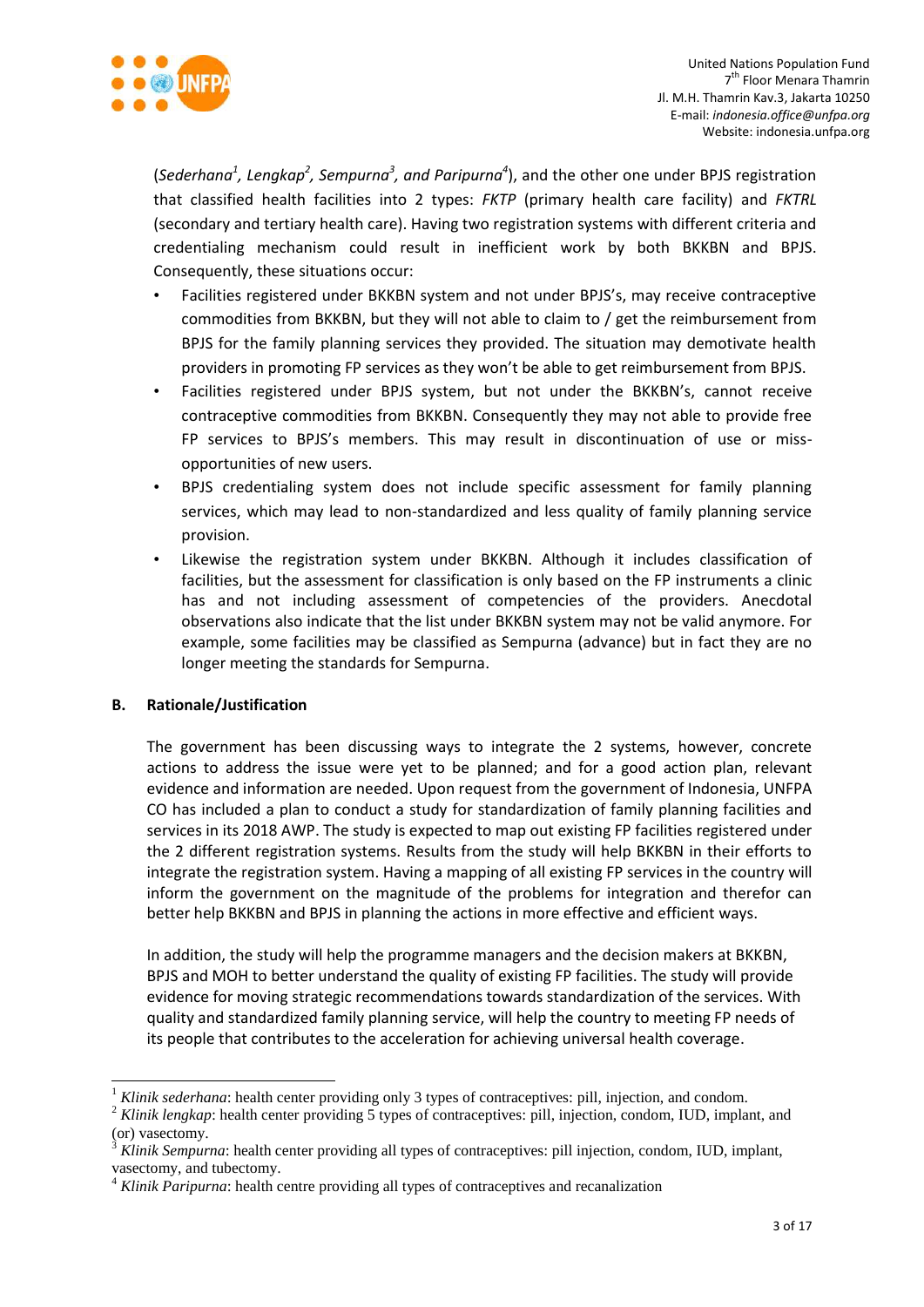

# **C. Description of services**

## Objective:

The main objective of the study is to map out family planning facilities registered under 2 different registration systems, namely K/0 – BKKBN and BPJS's list of FKTP and FKRTL; and examine whether the classification of the facilities have met the required standards for family planning services.

The study is expected to:

- Produce mapping of all facilities (public and private) providing family planning services registered under BKKBN and BPJS
	- o Identify classification of each facility according to BKKBN's and BPJS's criteria
	- o Identify gaps between the 2 lists and provide recommendation for synchronization of the 2 lists
- Review quality of FP services under the UHC
	- o Review existing standards for credentialing of FP facilities under BKKBN's and BPJS's lists
	- $\circ$  Conduct field assessment to validate classification of FP facilities; Identify gaps of standards in FP services by the registered facilities
- Provide recommendation to improve standards and credentialing of FP facilities under UHC

# Expected Output:

The study is expected to produce:

- 1. A report on the mapping of FP facilities, with recommendation for synchronization of the 2 registration systems
- 2. Report on the assessment of FP facilities that includes analysis of the existing standards for FP services, assessment of quality of FP facilities, and recommendation for standardization and credentialing of FP facilities under the UHC.

Description of services and methodology:

- Desk Review to provide an understanding on the current situations, including policies and regulations related to family planning programme and services under the UHC. The desk review will also assess gaps between existing standards for family planning services used in the country, and the golden standard (WHO).
- Mapping of FP facilities conduct a thorough assessment of BKKBN's and BPJS's registers; identify facilities by different categories by district
- Field assessment to validate classification of FP facilities and identify gaps of standards in the provision of FP services.
	- o The field assessment will cover 10 districts that will be selected purposively. Parameters for district selection needs to be developed and agreed upon in consultation with key stakeholders.
	- o A number of Facilities in the 10 districts will be selected from the BKKBN's and BPJS's lists. The selection will have to include all variation of FP facilities under UHC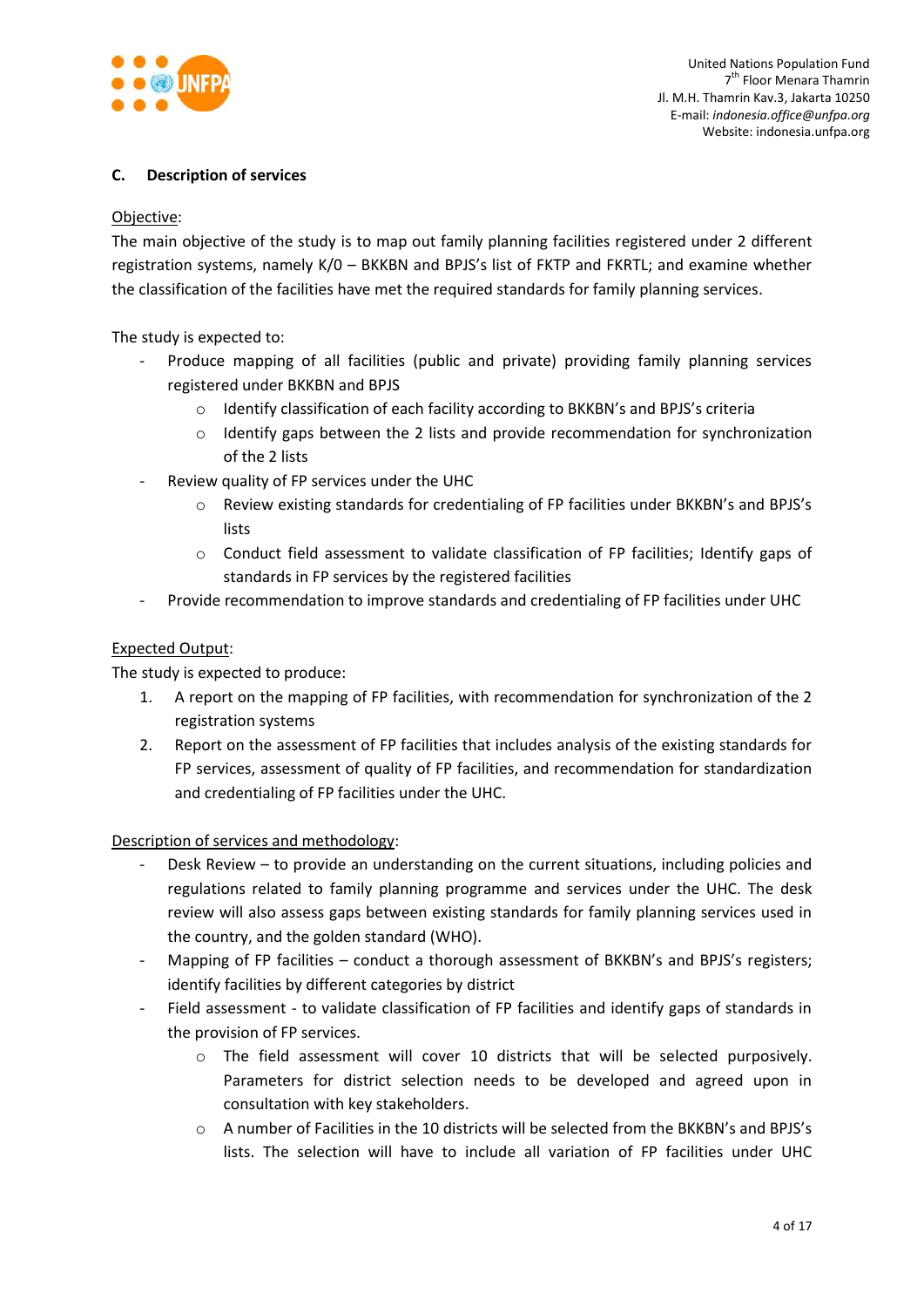

(private, public, *FKTP, FKRTL, klinik sederhana, lengkap, sempurna, paripurna, jejaring FKTP*, etc).

- $\circ$  The institution will adopt the international tools and instruments to perform the assessment of quality of FP services. The institution is suggested to use (but not limited to) the following tools and instruments for adoption:
	- WHO tools for Service Availability and Readiness Assessment (SARA)
	- WHO MEASURE evaluation Health Facility Assessment Methods
	- **EXECO Assessment Guide for Family Planning Programming**

# Roles and responsibilities:

The institution is expected to spend a total of 65 working days spread between August and November 2018 to fulfill the following roles and responsibilities:

- Design methodology for the assessment by adopting the given tools, in close consultation with stakeholders: MoH, BKKBN and UNFPA ;
- Conduct desk review and analysis of the health facility lists;
- Perform field visits to conduct mapping, as in to observe and validate the findings from the preceding analysis
- Field data collection will be done in 10 districts. The consultant is expected to suggest district selection criteria for approval by the key stakeholders (MoH, BKKBN, and UNFPA)
- Assess the quality of family planning service provided by the health providers
- Submit final report of the mapping of family planning facilities and quality of care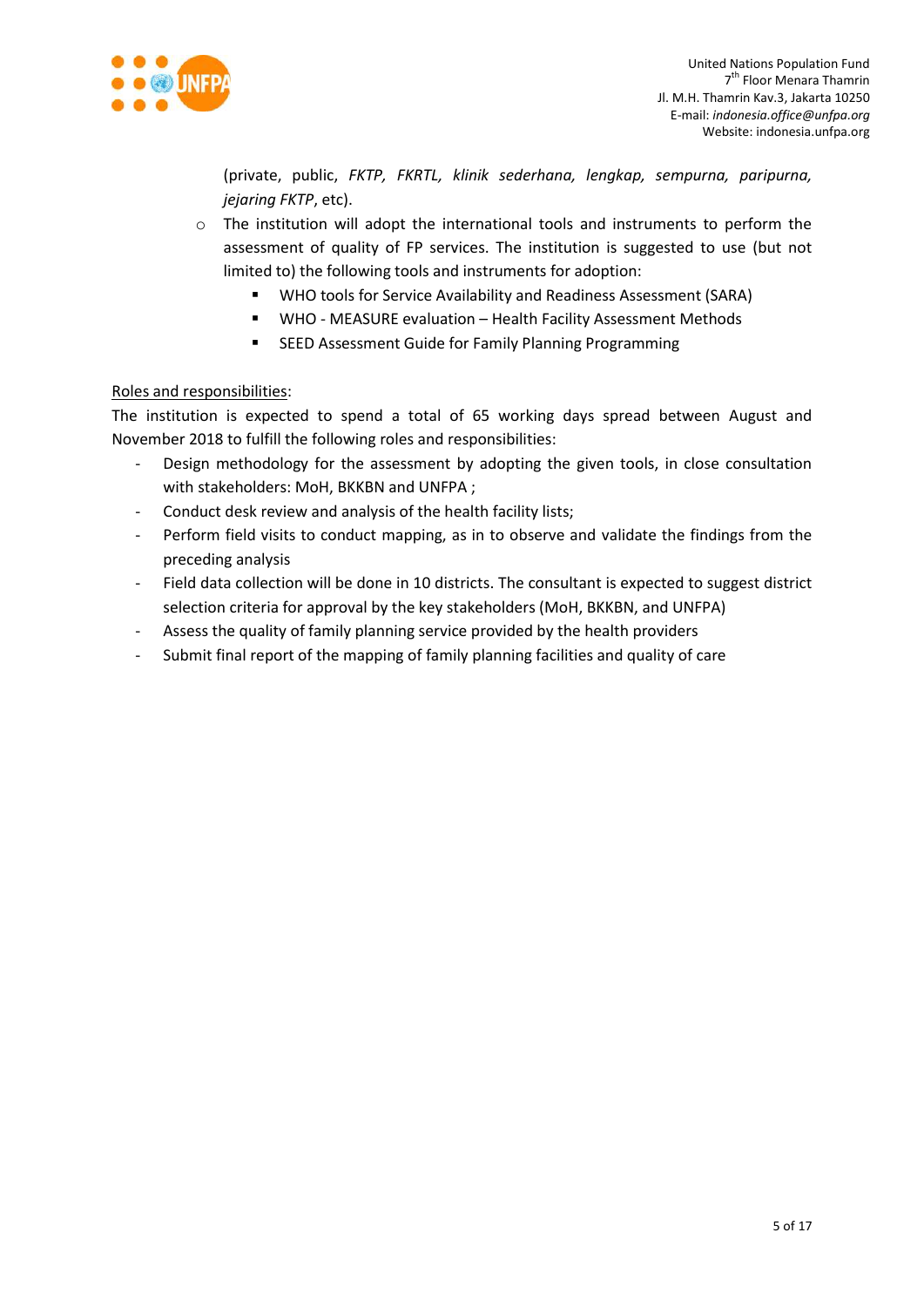

# Activities and timeline:

| <b>Tasks/Consultants</b>        | # of           |   | Aug            |   |   |              | <b>Sept</b>    |                         |   |              |                | Oct |   |   |                | <b>Nov</b> |   |
|---------------------------------|----------------|---|----------------|---|---|--------------|----------------|-------------------------|---|--------------|----------------|-----|---|---|----------------|------------|---|
|                                 | day            | 1 | 2 <sub>l</sub> | 3 | 4 | $\mathbf{1}$ | 2 <sup>1</sup> | $\overline{\mathbf{3}}$ | 4 | $\mathbf{1}$ | $\overline{2}$ | 3   | 4 | 1 | $\overline{2}$ | 3          | 4 |
| Briefing with UNFPA and         |                |   |                |   |   |              |                |                         |   |              |                |     |   |   |                |            |   |
| <b>Bappenas</b>                 | 1              |   |                |   |   |              |                |                         |   |              |                |     |   |   |                |            |   |
| <b>Desk Review</b>              | 5              |   |                |   |   |              |                |                         |   |              |                |     |   |   |                |            |   |
| Consultation with stakeholders  | 5              |   |                |   |   |              |                |                         |   |              |                |     |   |   |                |            |   |
| Submission of draft of          |                |   |                |   |   |              |                |                         |   |              |                |     |   |   |                |            |   |
| assessment methodology,         |                |   |                |   |   |              |                |                         |   |              |                |     |   |   |                |            |   |
| sampling design, and            |                |   |                |   |   |              |                |                         |   |              |                |     |   |   |                |            |   |
| Instruments for the study; and  |                |   |                |   |   |              |                |                         |   |              |                |     |   |   |                |            |   |
| inception report                |                |   |                |   |   |              |                |                         |   |              |                |     |   |   |                |            |   |
| Revision of assessment          |                |   |                |   |   |              |                |                         |   |              |                |     |   |   |                |            |   |
| methodology, sampling design    | $\overline{2}$ |   |                |   |   |              |                |                         |   |              |                |     |   |   |                |            |   |
| and instruments for the study;  |                |   |                |   |   |              |                |                         |   |              |                |     |   |   |                |            |   |
| and inception report            |                |   |                |   |   |              |                |                         |   |              |                |     |   |   |                |            |   |
| Submission of the revised       |                |   |                |   |   |              |                |                         |   |              |                |     |   |   |                |            |   |
| assessment methodology,         |                |   |                |   |   |              |                |                         |   |              |                |     |   |   |                |            |   |
| sampling design and             |                |   |                |   |   |              |                |                         |   |              |                |     |   |   |                |            |   |
| instruments for the study; and  |                |   |                |   |   |              |                |                         |   |              |                |     |   |   |                |            |   |
| inception report                |                |   |                |   |   |              |                |                         |   |              |                |     |   |   |                |            |   |
| Preparations to conduct field   | 5              |   |                |   |   |              |                |                         |   |              |                |     |   |   |                |            |   |
| data collection                 |                |   |                |   |   |              |                |                         |   |              |                |     |   |   |                |            |   |
| Data collection in 10 districts | 30             |   |                |   |   |              |                |                         |   |              |                |     |   |   |                |            |   |
| (Paralel team)                  |                |   |                |   |   |              |                |                         |   |              |                |     |   |   |                |            |   |
| Workshop for development of     |                |   |                |   |   |              |                |                         |   |              |                |     |   |   |                |            |   |
| report/consolidation of data    | $\overline{2}$ |   |                |   |   |              |                |                         |   |              |                |     |   |   |                |            |   |
| collected                       |                |   |                |   |   |              |                |                         |   |              |                |     |   |   |                |            |   |
| <b>Report writing</b>           | $\overline{7}$ |   |                |   |   |              |                |                         |   |              |                |     |   |   |                |            |   |
| Submission of draft report      |                |   |                |   |   |              |                |                         |   |              |                |     |   |   |                |            |   |
| Revision of report based on     | 3              |   |                |   |   |              |                |                         |   |              |                |     |   |   |                |            |   |
| inputs from UNFPA               |                |   |                |   |   |              |                |                         |   |              |                |     |   |   |                |            |   |
| Validation workshop             | $\overline{2}$ |   |                |   |   |              |                |                         |   |              |                |     |   |   |                |            |   |
| Revision of draft report        | 3              |   |                |   |   |              |                |                         |   |              |                |     |   |   |                |            |   |
| Submission of final report      |                |   |                |   |   |              |                |                         |   |              |                |     |   |   |                |            |   |
|                                 | 65             |   |                |   |   |              |                |                         |   |              |                |     |   |   |                |            |   |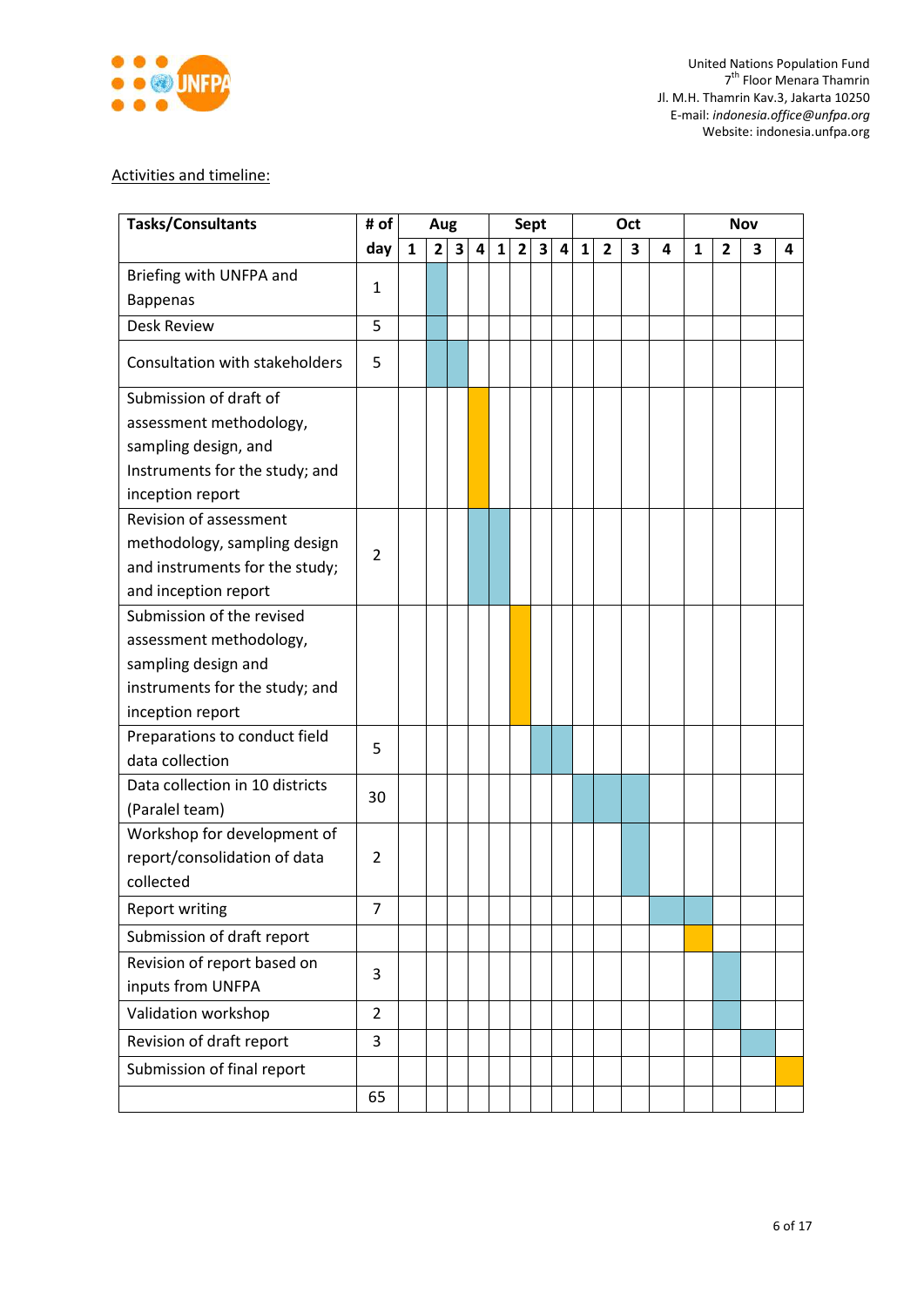

| <b>Deliverables</b>                             | Format          | <b>Timeline</b>      |
|-------------------------------------------------|-----------------|----------------------|
| Draft of study proposal and plan: assessment    | Electronic copy | 4th week of August   |
| and sampling methodology, instruments,          |                 | 2018                 |
| timeframe, draft of inception report            |                 |                      |
| Draft of Report                                 | Electronic copy | 1st week of November |
|                                                 |                 | 2018                 |
| Final product:                                  | Electronic copy | 4th week of November |
| A report on the mapping of FP facilities,<br>1. |                 | 2018                 |
| with recommendation for                         |                 |                      |
| synchronization of the 2 registration           |                 |                      |
| systems                                         |                 |                      |
| Report on the assessment of FP<br>2.            |                 |                      |
| facilities that includes analysis of the        |                 |                      |
| existing standards for FP services,             |                 |                      |
| assessment of quality of FP facilities,         |                 |                      |
| and recommendation for                          |                 |                      |
| standardization and credentialing of FP         |                 |                      |
| facilities under the UHC.                       |                 |                      |

Specific requirements:

- a. Submission of bi-weekly progress report
- b. Monthly meeting to evaluate the institution'sprogress and performance
- c. Methodologies for assessment and sampling; all instruments for data collection should be approved by UNFPA, MoH, and BKKBN as required

The institution will work under the overall guidance of the UNFPA Representative and under the direct supervision of the National Programme Officer for Reproductive Health (NPO RH), in close coordination with the key stakeholders (MoH and BKKBN).

The timing of the assignment is expected from August to November 2018, with travel to 10 districts for data collection in 1st-3rd week of October 2018, for 30 effective working days in the field.

# **D. Required expertise, qualifications, and competencies**

The Institution must meet the following criteria to be eligible to apply for the assignment:

- 1. Advance track record in public health research, particularly in family planning and universal health coverage
- 2. Experience in conducting researches concerning family planning and reproductive health service
- 3. Expert in data information on family planning
- 4. Academic background in study/research design and methodologies
- 5. Solid expertise in the quality of FP services
- 6. Employed adequate numbers of experts in the related field with individual qualification of principal researcher as follow: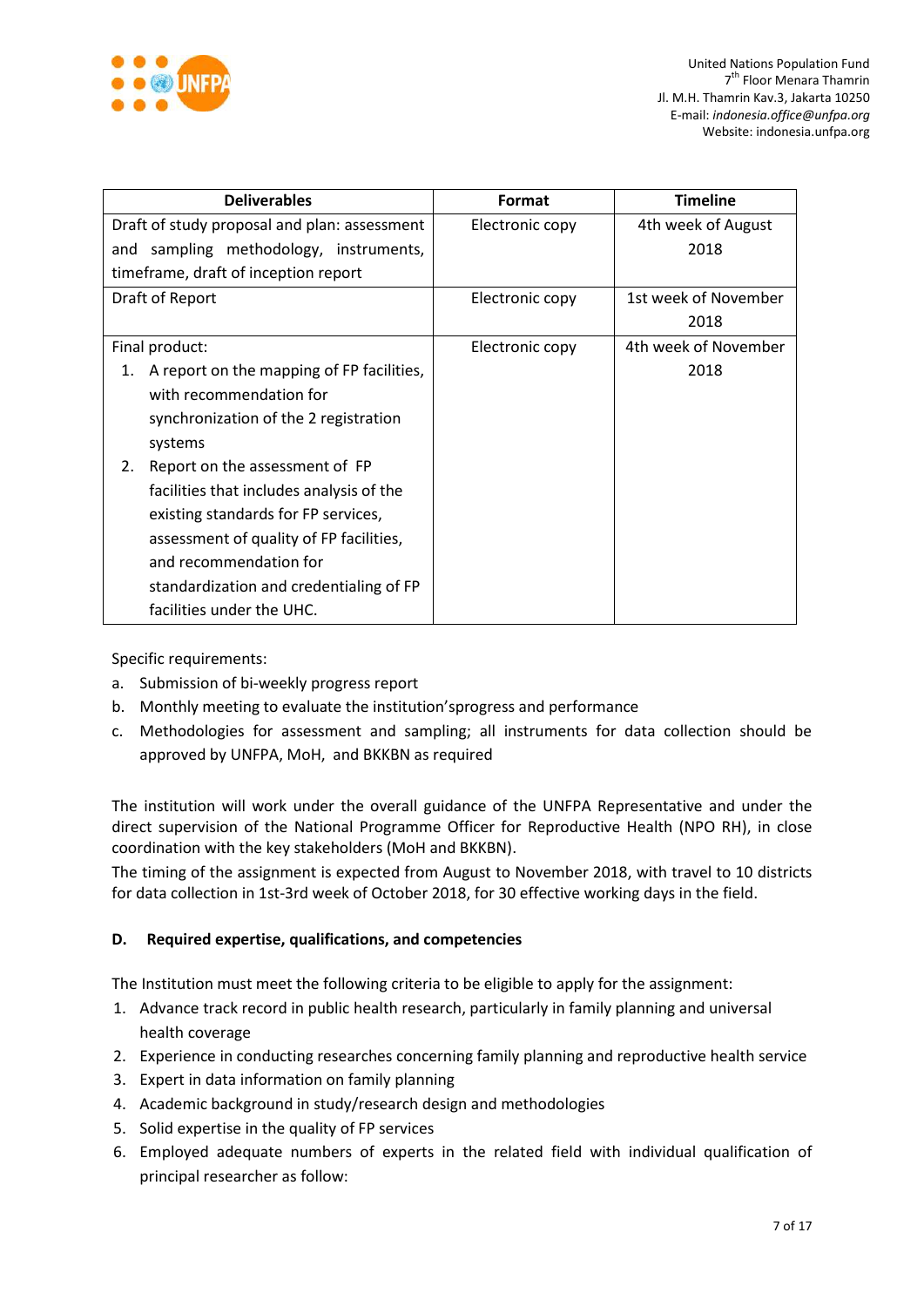

- a. Advance degree in Public Health, Demography, Social Study or other related field
- b. At least five years of experience in public health/family planning/public policy
- c. Demonstrate proficiency in Bahasa Indonesia as well as English

The roles and responsibilities of each individual of the institution should be clearly defined, including the identification of the designated team leader. The team leader will be responsible for all key deliverables and will coordinate the work of all other team members during all phases of the assignment, ensuring the quality, methodology as well as timely completion of all deliverables.

#### **II. Questions**

Questions or requests for further clarifications should be submitted in writing to the contact person below:

| Name of contact person at UNFPA: | Ms. Ira Novita   |
|----------------------------------|------------------|
| Tel Nº:                          | +62 21 29802300  |
| Fax Nº:                          | +62 21 31927902  |
| Email address of contact person: | novita@unfpa.org |

The deadline for submission of questions is **5 July 2018**. Questions will be answered in writing and shared will parties as soon as possible after this deadline.

## **III. Content of quotations**

Quotations should be submitted in a single e-mail whenever possible, depending on file size. Quotations must contain:

- a) Technical proposal, in response to the requirements outlined in the TOR and include the following:
	- Completed Bidder Identification Form (Annex II) in pdf format;
	- Completed Bidder's Previous Experience (Annex III) in pdf format.
- b) Price quotation in IDR, to be submitted strictly in accordance with the price quotation form.

Both parts of the quotation must be signed by the bidding company's relevant authority and submitted in PDF format.

## **IV. Instructions for submission**

Proposals should be prepared based on the guidelines set forth in Section III above, along with a properly filled out and signed price quotation form, are to be sent by e-mail to indonesia.office@unfpa.org no later than: **Friday, 13 July 2018**.

Please note the following guidelines for electronic submissions:

 The following reference must be included in the email subject line: **RFQ Nº UNFPA/IDN/RFQ/18/009 - Study for Standardization of Family Planning Facilities and Services 2018.** Proposals that do not contain the correct email subject line may be overlooked by the procurement officer and therefore not considered.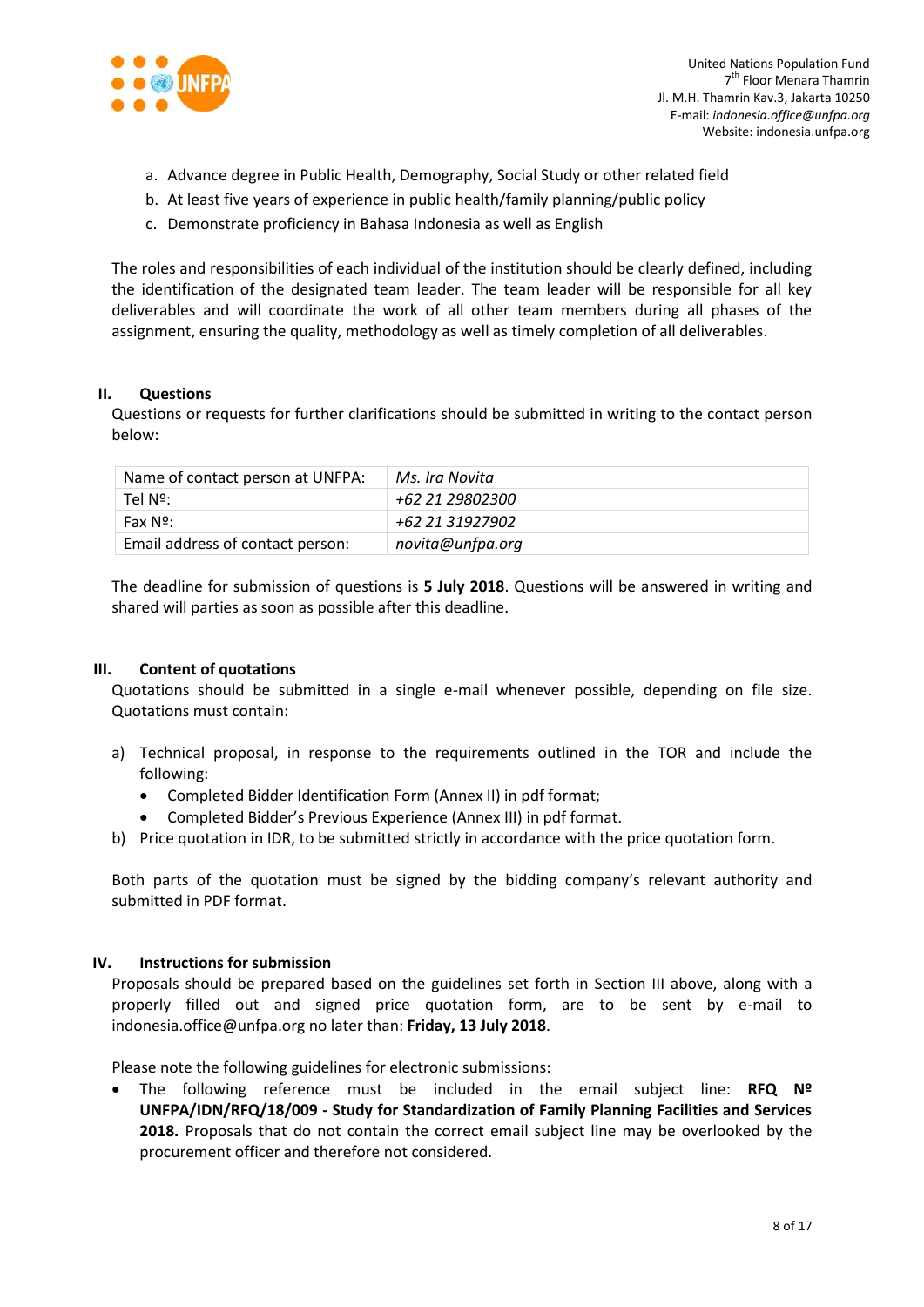

 The total e-mail size may not exceed **20 MB (including e-mail body, encoded attachments and headers)**. Where the technical details are in large electronic files, it is recommended that these be sent separately before the deadline.

# **V. Overview of Evaluation Process**

The evaluation will be carried out in a two-step process by an ad-hoc evaluation panel. Technical proposals will be evaluated and scored first, prior to the evaluation and scoring of price quotation.

#### **Technical Evaluation**

Technical proposals will be evaluated based on their responsiveness to the service requirements /TORs listed in Section I and in accordance with the evaluation criteria below.

| <b>Criteria</b>                                                                                                                | [A] Maximum<br><b>Scores</b> | [B]<br>Scores attained<br>by Bidder | [C]<br>Weight (%) | $[B] \times [C] = [D]$<br><b>Total Points</b> |
|--------------------------------------------------------------------------------------------------------------------------------|------------------------------|-------------------------------------|-------------------|-----------------------------------------------|
| Mandatory requirements:                                                                                                        |                              |                                     |                   |                                               |
| • Legal documents;                                                                                                             |                              |                                     |                   |                                               |
| • Profile of the company and<br>relevance to the Project;<br>institutional structure:<br>Showing the networking                | 100                          |                                     | 5%                |                                               |
| $\circ$<br>capacity;                                                                                                           |                              |                                     |                   |                                               |
| Demonstrating the ability in<br>$\circ$<br>organizing team members in<br>collecting and analysing<br>information in the field. |                              |                                     |                   |                                               |
| Overall response and level of<br>understanding of the objectives of<br>the project:                                            |                              |                                     |                   |                                               |
| • Understanding of, and<br>responsiveness to, UNFPA Indonesia<br>Country Office requirements;                                  | 100                          |                                     | 5%                |                                               |
| • Understanding of the scope,<br>objectives and completeness of<br>response.                                                   |                              |                                     |                   |                                               |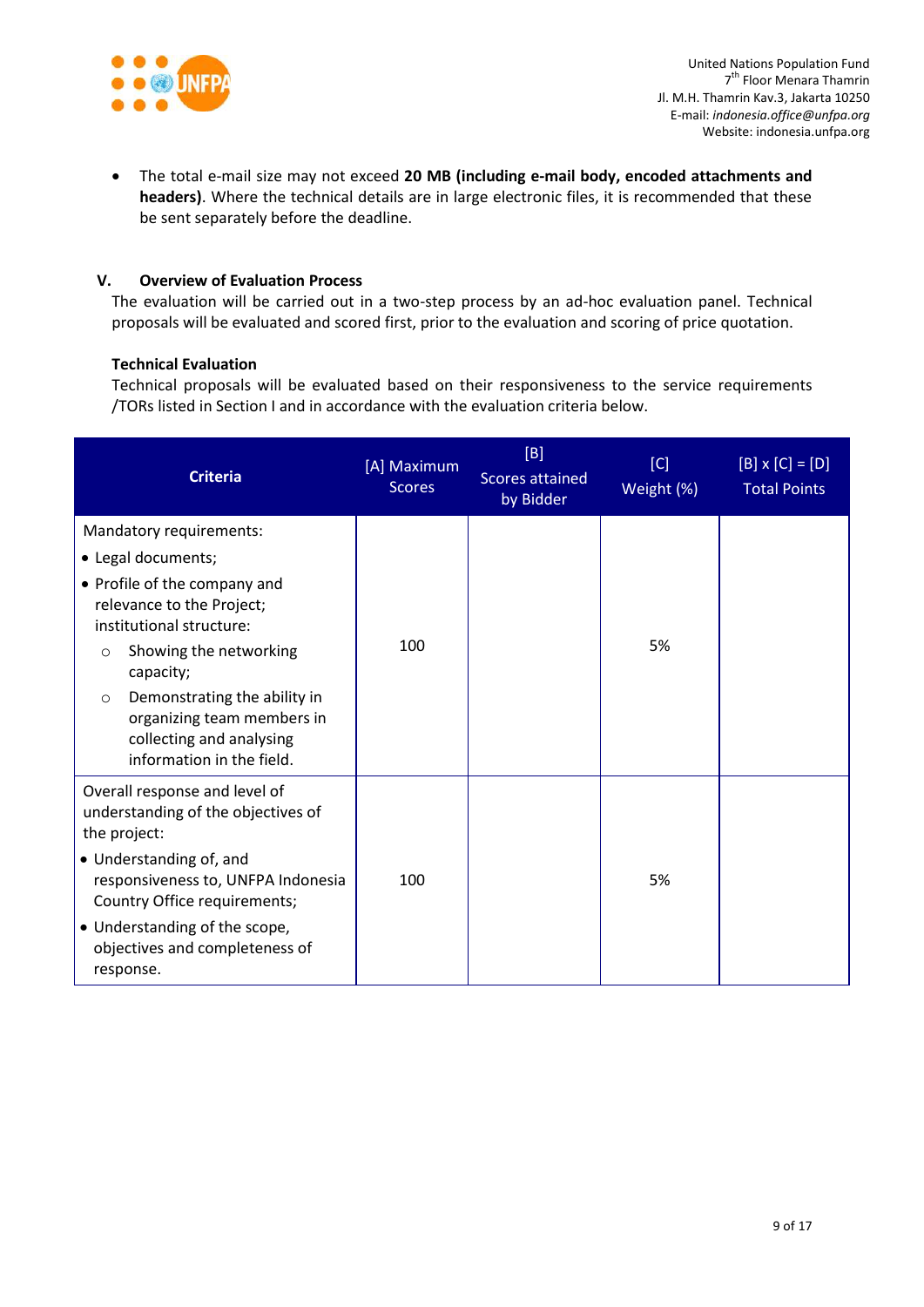

| Technical proposal - work plan/time<br>scales given in the proposal and its<br>adequacy to meet the project<br>objectives:<br>• Quality of proposed approach/<br>methodology (incl. standard<br>methodology, workflow,<br>implementation plan, quality<br>control, time management, and<br>progress report schedule);<br>• Quality of proposed Implementation<br>Plan, i.e. how the institution/<br>organization will undertake each<br>task in the TOR;<br>• A draft outline of report (maximum<br>2 pages).                                                                                                                                                                          | 100 | 40% |  |
|----------------------------------------------------------------------------------------------------------------------------------------------------------------------------------------------------------------------------------------------------------------------------------------------------------------------------------------------------------------------------------------------------------------------------------------------------------------------------------------------------------------------------------------------------------------------------------------------------------------------------------------------------------------------------------------|-----|-----|--|
| Organizational experience and<br>capacity, including specific experience<br>and expertise relevant to the<br>assignment, professional experience<br>of the staff that will be employed to<br>the project proving demonstrated<br>expertise in evaluation and related<br>processes (CVs, etc.):<br>• Has national recognition for health<br>research particularly in Family<br>Planning and Universal Health<br>Coverage;<br>• Has a principle researcher that has<br>strong experience in Public<br>Health/Family Planning with<br>advance degree in Public Health,<br>Demography, Social Study or other<br>related field;<br>• Has expertise in FP data and quality<br>of FP service. | 100 | 20% |  |
| <b>Grand Total All Criteria</b>                                                                                                                                                                                                                                                                                                                                                                                                                                                                                                                                                                                                                                                        |     | 70% |  |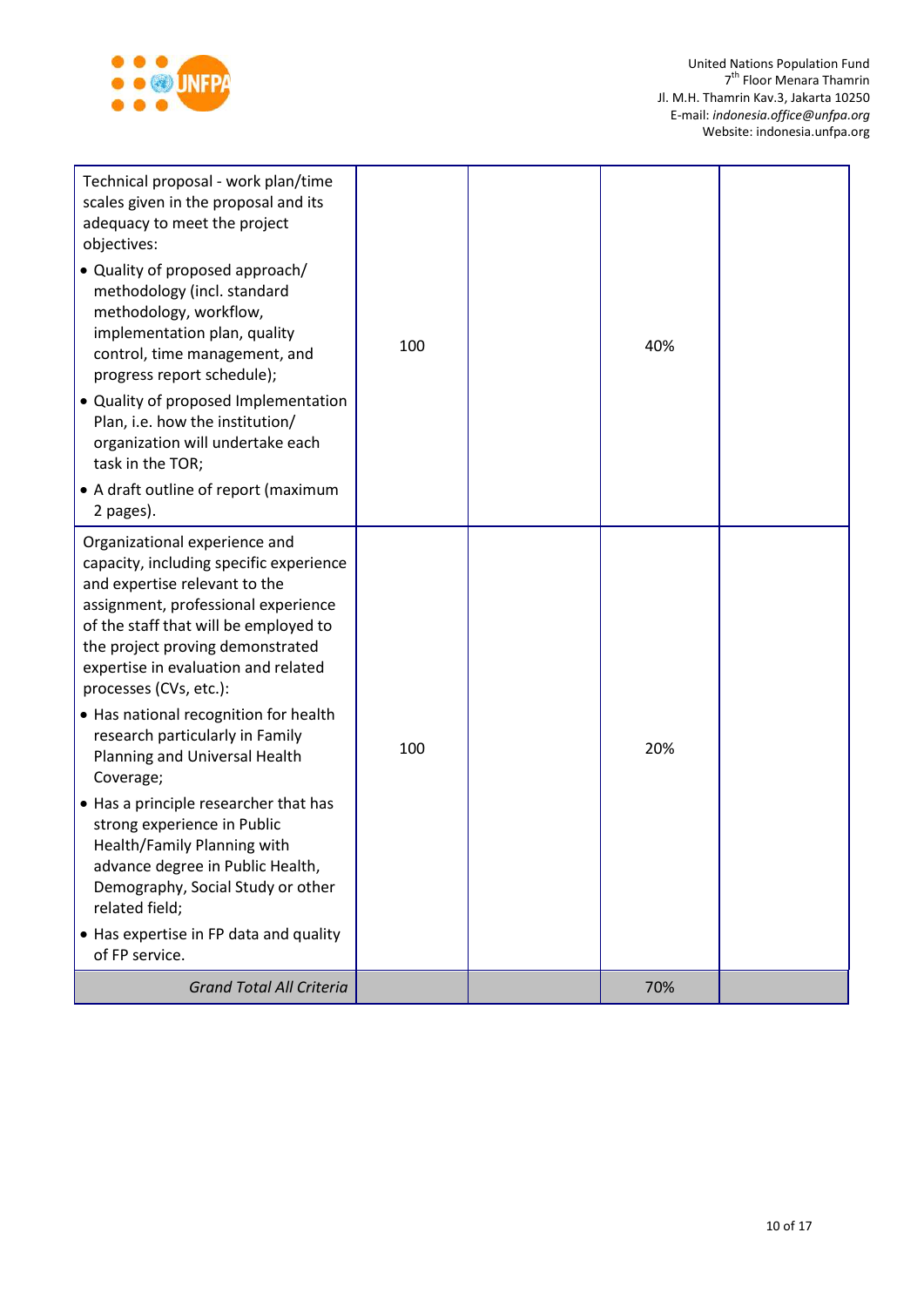

The following scoring scale will be used to ensure objective evaluation:

| Degree to which the Terms of Reference requirements are met<br>based on evidence included in the Bid submitted | <b>Scores</b><br>out of 100 |
|----------------------------------------------------------------------------------------------------------------|-----------------------------|
| Significantly exceeds the requirements                                                                         | $90 - 100$                  |
| Exceeds the requirements                                                                                       | $80 - 89$                   |
| Meets the requirements                                                                                         | $70 - 79$                   |
| Partially meets the requirements                                                                               | $1 - 69$                    |
| Does not meet the requirements or no information provided to assess<br>compliance with the requirements        | 0                           |

# **Financial Evaluation**

Price quotes will be evaluated based on their responsiveness to the price quote form. The maximum number of points for the price quote is 30, which will be allocated to the lowest total price. All other price quotes will receive points in inverse proportion according to the following formula:

|                     | Lowest quote (IDR)          |                      |
|---------------------|-----------------------------|----------------------|
| Financial score $=$ | Quote being scored<br>(IDR) | X 30 (Maximum score) |

#### **Total score**

The total score for each proposal will be the weighted sum of the technical score and the financial score. The maximum total score is 100 points.

# **VI. Award Criteria**

UNFPA shall award a Professional Service Contract on a fixed-cost basis to the Bidder that obtain the highest total score.

## **VII. Right to Vary Requirements at Time of Award**

UNFPA reserves the right at the time of award of contract to increase or decrease by up to 20% the volume of services specified in this RFQ without any change in unit prices or other terms and conditions.

#### **VIII. Payment Terms**

UNFPA payment terms are net 30 days upon receipt of invoice and delivery/acceptance of the milestone deliverables linked to payment as specified in the contract.

#### **IX. [Fraud and Corruption](http://www.unfpa.org/about-procurement#FraudCorruption)**

UNFPA is committed to preventing, identifying, and addressing all acts of fraud against UNFPA, as well as against third parties involved in UNFPA activities. UNFPA's policy regarding fraud and corruption is available here: [Fraud Policy.](http://www.unfpa.org/resources/fraud-policy-2009#overlay-context=node/10356/draft) Submission of a proposal implies that the Bidder is aware of this policy.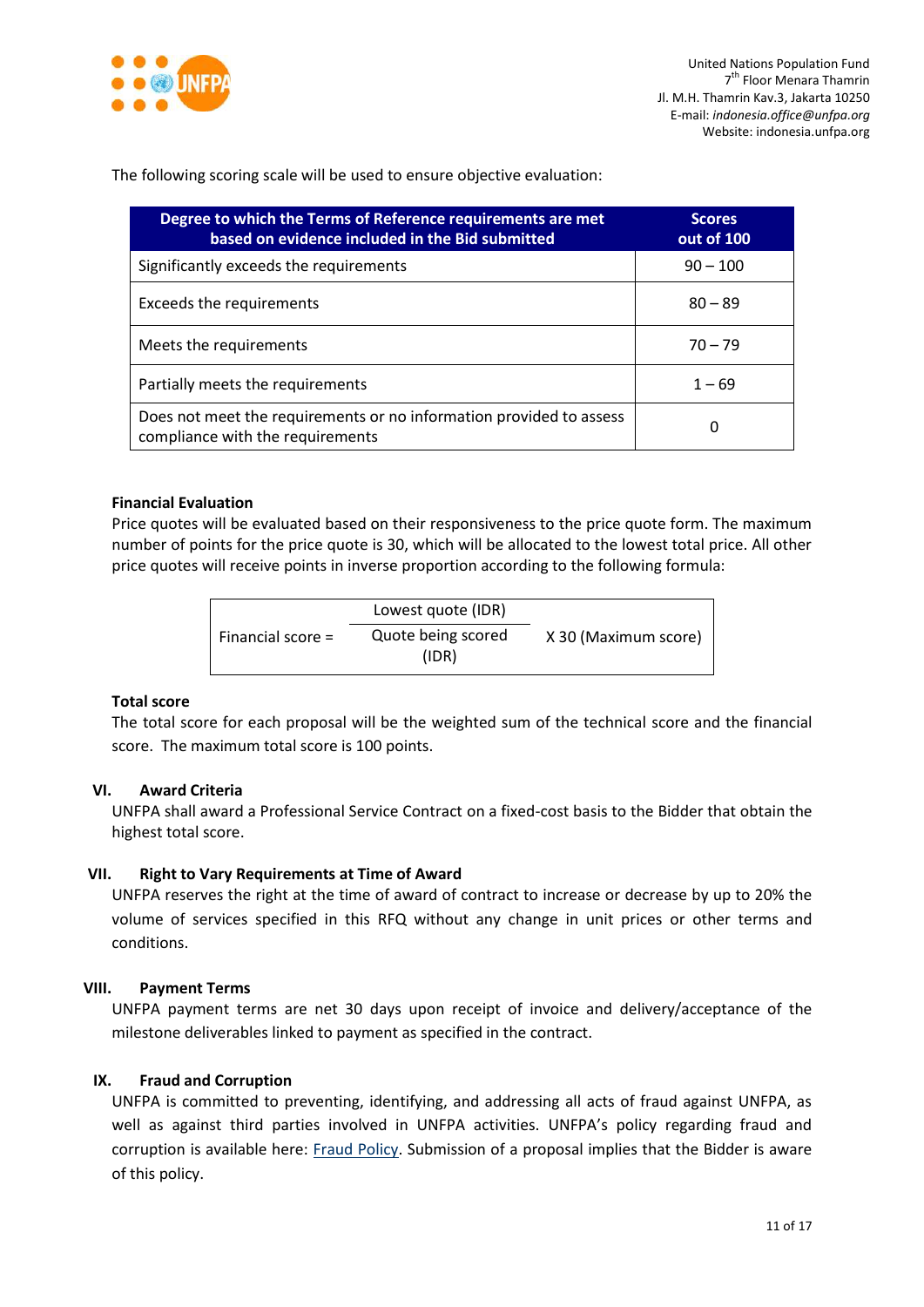

Suppliers, their subsidiaries, agents, intermediaries and principals must cooperate with the UNFPA Office of Audit and Investigations Services as well as with any other oversight entity authorized by the Executive Director and with the UNFPA Ethics Advisor as and when required. Such cooperation shall include, but not be limited to, the following: access to all employees, representatives agents and assignees of the vendor; as well as production of all documents requested, including financial records. Failure to fully cooperate with investigations will be considered sufficient grounds to allow UNFPA to repudiate and terminate the Agreement, and to debar and remove the supplier from UNFPA's list of registered suppliers.

A confidential Anti-Fraud Hotline is available to any Bidder to report suspicious fraudulent activities a[t UNFPA Investigation Hotline.](http://web2.unfpa.org/help/hotline.cfm)

## **X. Zero Tolerance**

UNFPA has adopted a zero-tolerance policy on gifts and hospitality. Suppliers are therefore requested not to send gifts or offer hospitality to UNFPA personnel. Further details on this policy are available here: [Zero Tolerance Policy.](http://www.unfpa.org/about-procurement#ZeroTolerance)

# **XI. RFQ Protest**

Bidder(s) perceiving that they have been unjustly or unfairly treated in connection with a solicitation, evaluation, or award of a contract may submit a complaint to the UNFPA Representative, Dr. Annette Sachs Robertson at [indonesia.office@unfpa.org.](mailto:indonesia.office@unfpa.org) Should the supplier be unsatisfied with the reply provided by the UNFPA Representative, the supplier may contact the Chief, Procurement Services Branch at [procurement@unfpa.org.](mailto:procurement@unfpa.org)

## **XII. Disclaimer**

Should any of the links in this RFQ document be unavailable or inaccessible for any reason, bidders can contact the Procurement Officer in charge of the procurement to request for them to share a PDF version of such document(s).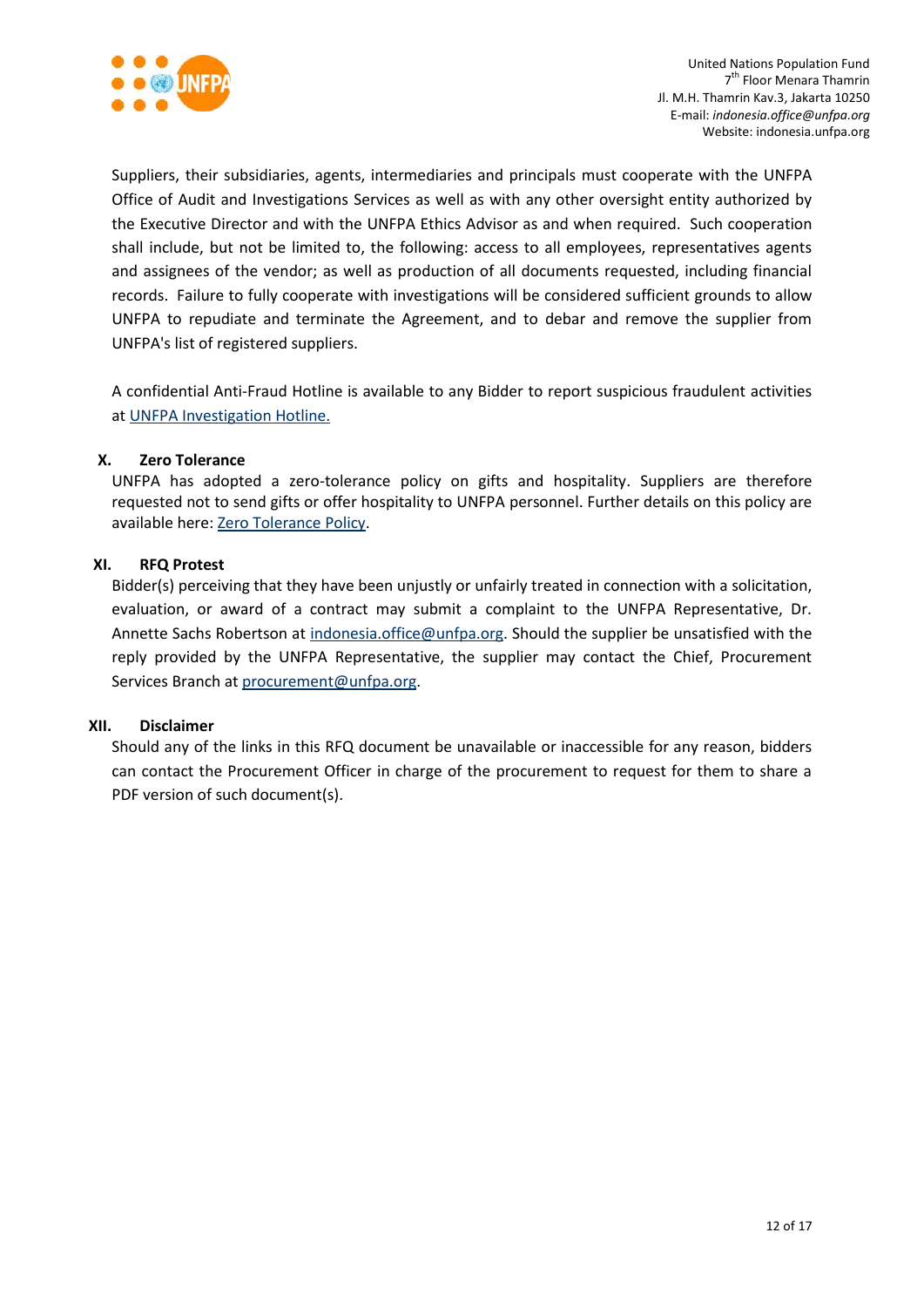

# **PRICE QUOTATION FORM**

| Name of Bidder:                                                                                                                     |                             |
|-------------------------------------------------------------------------------------------------------------------------------------|-----------------------------|
| Date of the quotation:                                                                                                              | Click here to enter a date. |
| Request for quotation Nº:                                                                                                           | UNFPA/IDN/RFQ/18/009        |
| <b>Currency of quotation:</b>                                                                                                       | <b>IDR</b>                  |
| Delivery charges based on the<br>following 2010 Incoterm:                                                                           | N/A                         |
| <b>Validity of quotation:</b><br>(The quotation must be valid for a period<br>of at least 3 months after the submission<br>deadline |                             |

- The Price Quotation must provide a detailed cost breakdown for each item. The components comprising the total price must provide sufficient detail to allow UNFPA to determine compliance of offer with requirements as per Terms of Reference of this RFQ.
- Quoted rates must be **exclusive of all taxes**, since UNFPA is exempt from taxes.
- The format provided shall be used as a model in preparing the Price Quotation. The format includes specific expenditures, which may or may not be required or applicable but are indicated to serve as examples.
- In case of discrepancy between unit price and total price, the lower price shall prevail and the higher price shall be corrected. If the Bidder does not accept the correction of errors, its Proposal will be rejected.

| Item | <b>Description</b>                            | <b>Unit</b> | Qty | No. of days | Unit cost (IDR) | Total (IDR) |  |
|------|-----------------------------------------------|-------------|-----|-------------|-----------------|-------------|--|
|      | 1. Professional Fee                           |             |     |             |                 |             |  |
|      | Principal Investigator                        | Person      |     |             |                 |             |  |
|      | Researcher                                    | Person      |     |             |                 |             |  |
|      | Other (please specify)                        |             |     |             |                 |             |  |
|      | 2. Travel and other costs for Data Collection |             |     |             |                 |             |  |
|      | Air ticket                                    | Person      |     |             |                 |             |  |
|      | Accommodation                                 | Person      |     |             |                 |             |  |
|      | Other (please specify)                        |             |     |             |                 |             |  |
| 3.   | Overhead/management cost                      |             |     |             |                 |             |  |
|      |                                               |             |     |             | Total           |             |  |

I hereby certify that the company mentioned above, which I am duly authorized to sign for, has reviewed RFQ Nº UNFPA/IDN/RFQ/18/009 including all annexes, amendments to the RFQ document (if applicable) *Vendor's Comments:*

and the responses provided by UNFPA on clarification questions from the prospective service providers. Further, the company accepts the General Conditions of Contract for UNFPA and we will abide by this quotation until it expires.

|                | Click here to enter a<br>date. |  |
|----------------|--------------------------------|--|
| Name and title | Date and place                 |  |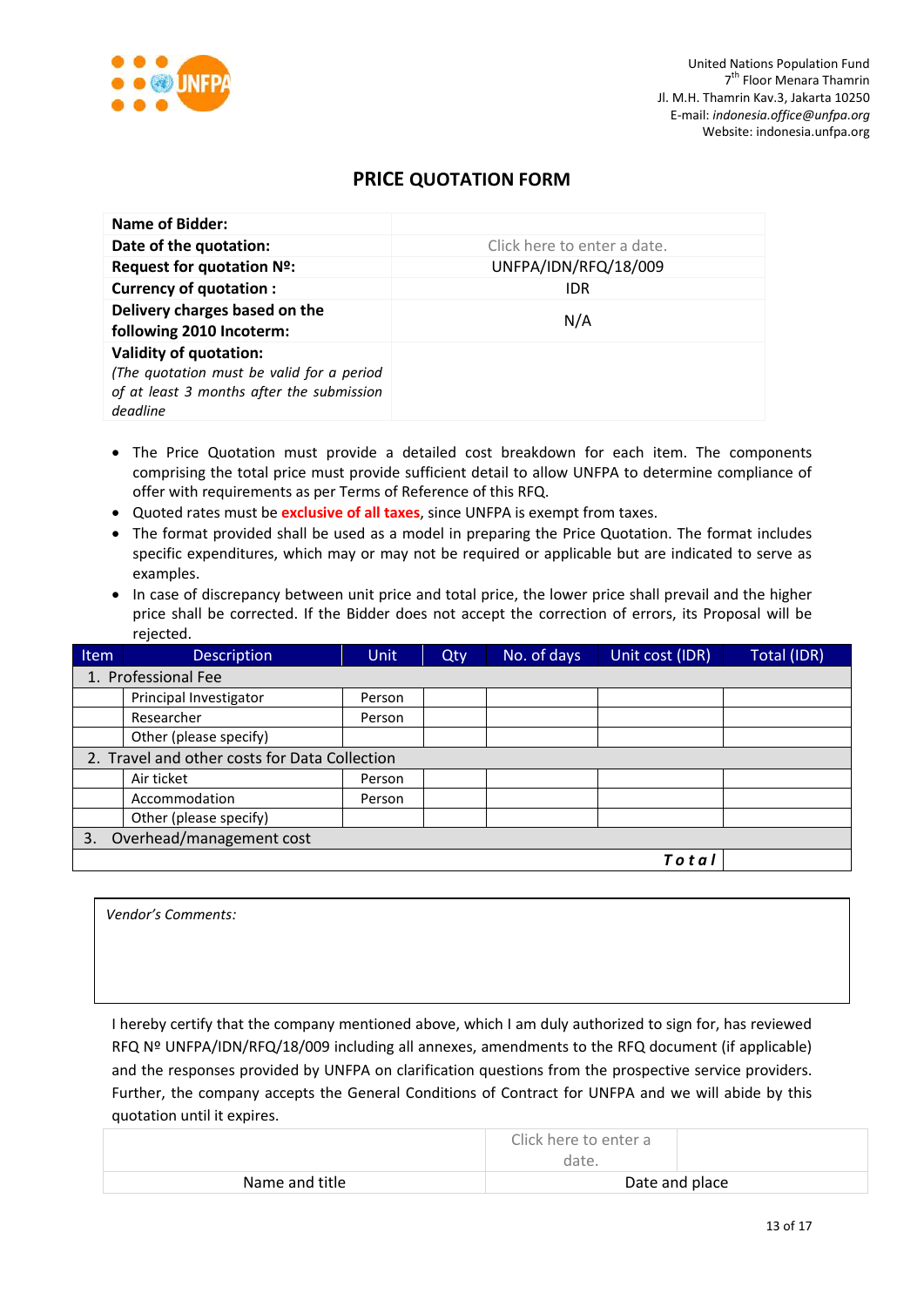

# **ANNEX I: General Conditions of Contracts: De Minimis Contracts**

This Request for Quotation is subject to UNFPA's General Conditions of Contract: De Minimis Contracts, which are available in: [English,](http://www.unfpa.org/resources/unfpa-general-conditions-de-minimis-contracts) [Spanish](http://www.unfpa.org/sites/default/files/resource-pdf/UNFPA%20General%20Conditions%20-%20De%20Minimis%20Contracts%20SP_0.pdf) and [French](http://www.unfpa.org/sites/default/files/resource-pdf/UNFPA%20General%20Conditions%20-%20De%20Minimis%20Contracts%20FR_0.pdf)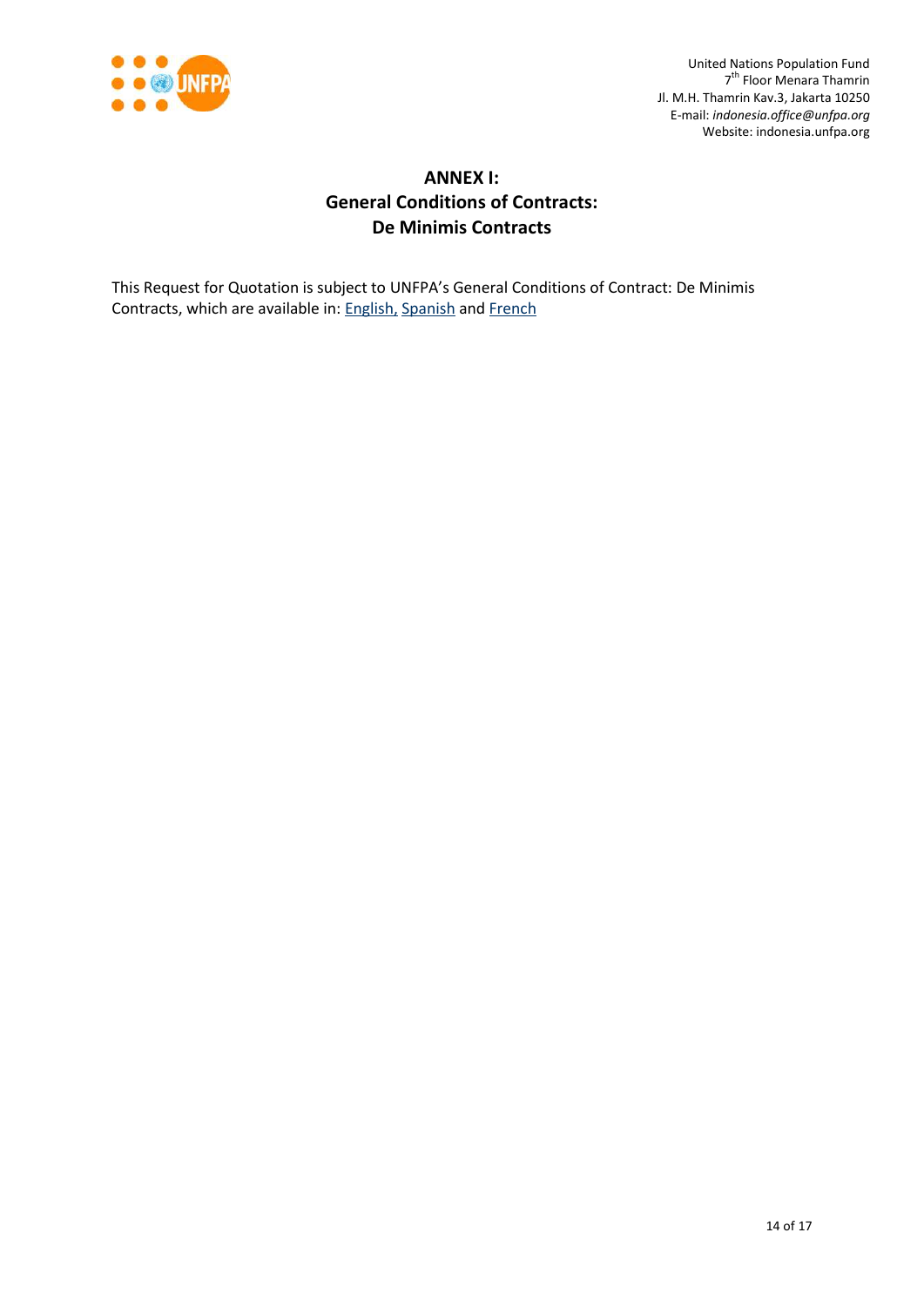

# **ANNEX II: BIDDER IDENTIFICATION FORM UNFPA/IDN/RFQ/18/009**

| <b>Organizational Information</b><br>1.                                                                |  |
|--------------------------------------------------------------------------------------------------------|--|
| Company/Institution Name                                                                               |  |
| Address, City, Country                                                                                 |  |
| Telephone/FAX                                                                                          |  |
| Website                                                                                                |  |
| Date of establishment                                                                                  |  |
| Legal Representative: Name/Surname/Position                                                            |  |
| Legal structure: natural person/Co. Ltd,<br>NGO/institution/other (specify)                            |  |
| Organizational Type: Manufacturer, Wholesaler,<br>Trader, Service provider, etc.                       |  |
| Areas of expertise of the organization                                                                 |  |
| Current Licenses, if any, and permits (with dates,<br>numbers and expiration dates)                    |  |
| Years supplying to UN organizations                                                                    |  |
| Years supplying to UNFPA                                                                               |  |
| <b>Production Capacity</b>                                                                             |  |
| Subsidiaries (indicate names of subsidiaries and<br>addresses, if relevant to the Bid)                 |  |
| Commercial Representatives in the country:<br>Name/Address/Phone (for international companies<br>only) |  |

| 2. Expertise of Staff                         |  |
|-----------------------------------------------|--|
| Total number of staff                         |  |
| Number of staff involved in similar contracts |  |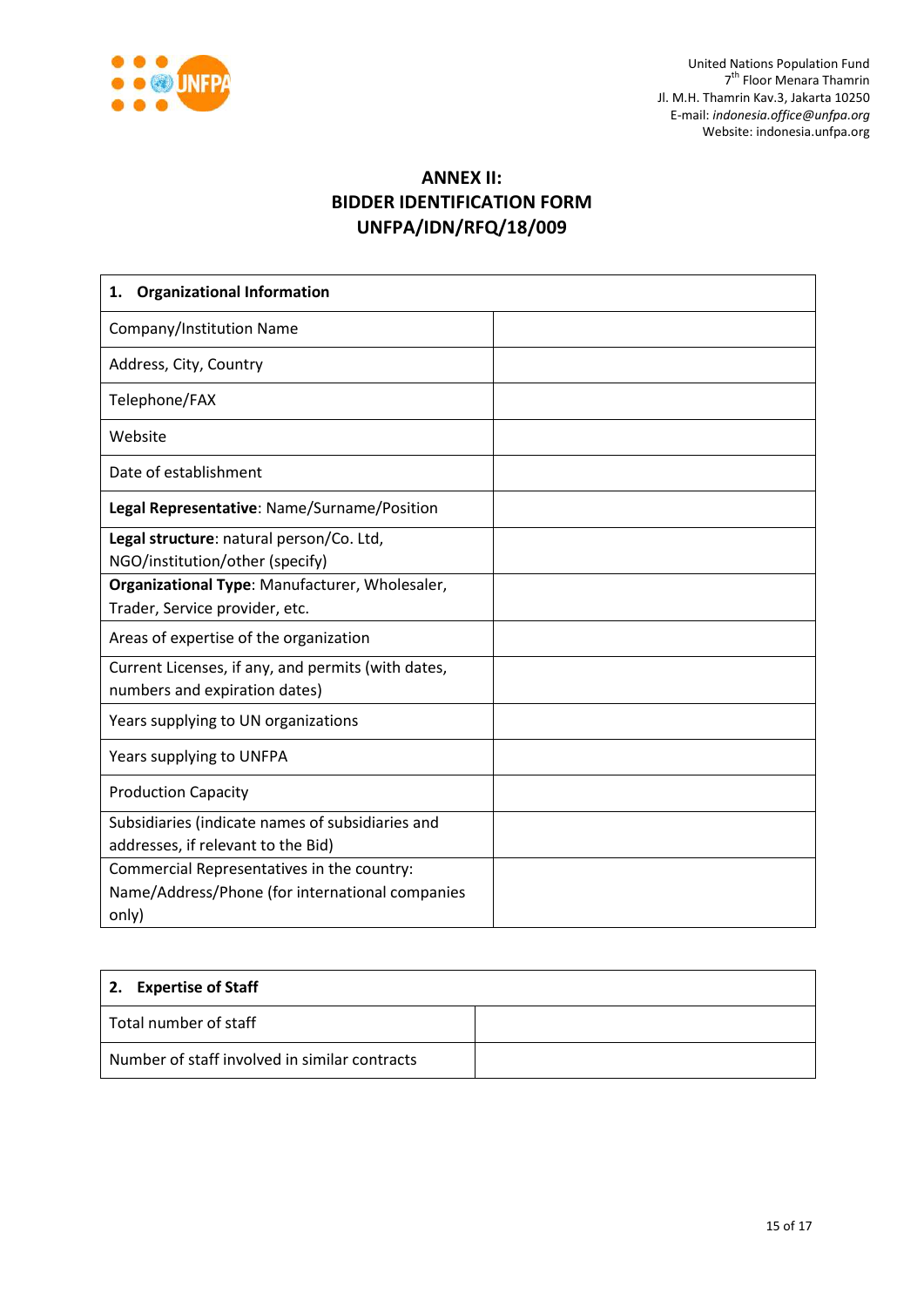

| 3. Contact details of persons that UNFPA may contact for requests for clarification during Bid |  |  |  |  |  |  |
|------------------------------------------------------------------------------------------------|--|--|--|--|--|--|
| evaluation                                                                                     |  |  |  |  |  |  |
| Name/Surname                                                                                   |  |  |  |  |  |  |
| Telephone Number (direct)                                                                      |  |  |  |  |  |  |
| Email address (direct)                                                                         |  |  |  |  |  |  |